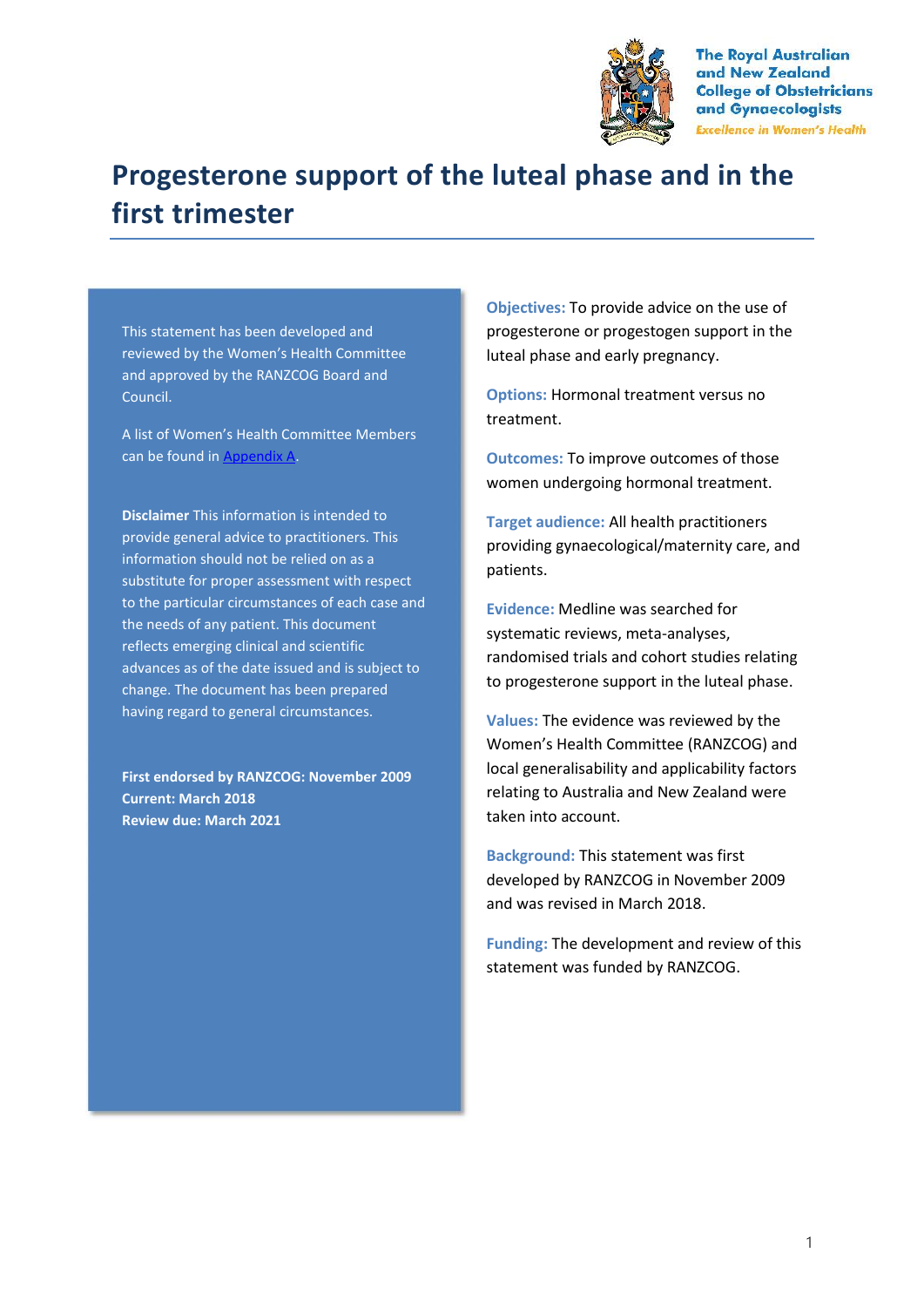## **Table of Contents**

| 1.             |                                                                                                     |  |
|----------------|-----------------------------------------------------------------------------------------------------|--|
| 2.             |                                                                                                     |  |
| 3.             |                                                                                                     |  |
| 4.             |                                                                                                     |  |
|                | What is the role of progestogen supplementation in unselected populations of women in the<br>41     |  |
|                | What is the role of progestogen supplementation in women presenting with a clinical<br>4.2          |  |
|                | What is the role of progestogen supplementation in women with a history of recurrent<br>43          |  |
|                | What is the role of luteal phase progestogen support in assisted reproductive technologies?.<br>4.4 |  |
| 5.             |                                                                                                     |  |
| 6.             |                                                                                                     |  |
| 7 <sub>1</sub> |                                                                                                     |  |
|                |                                                                                                     |  |
|                |                                                                                                     |  |
|                |                                                                                                     |  |
|                |                                                                                                     |  |
|                |                                                                                                     |  |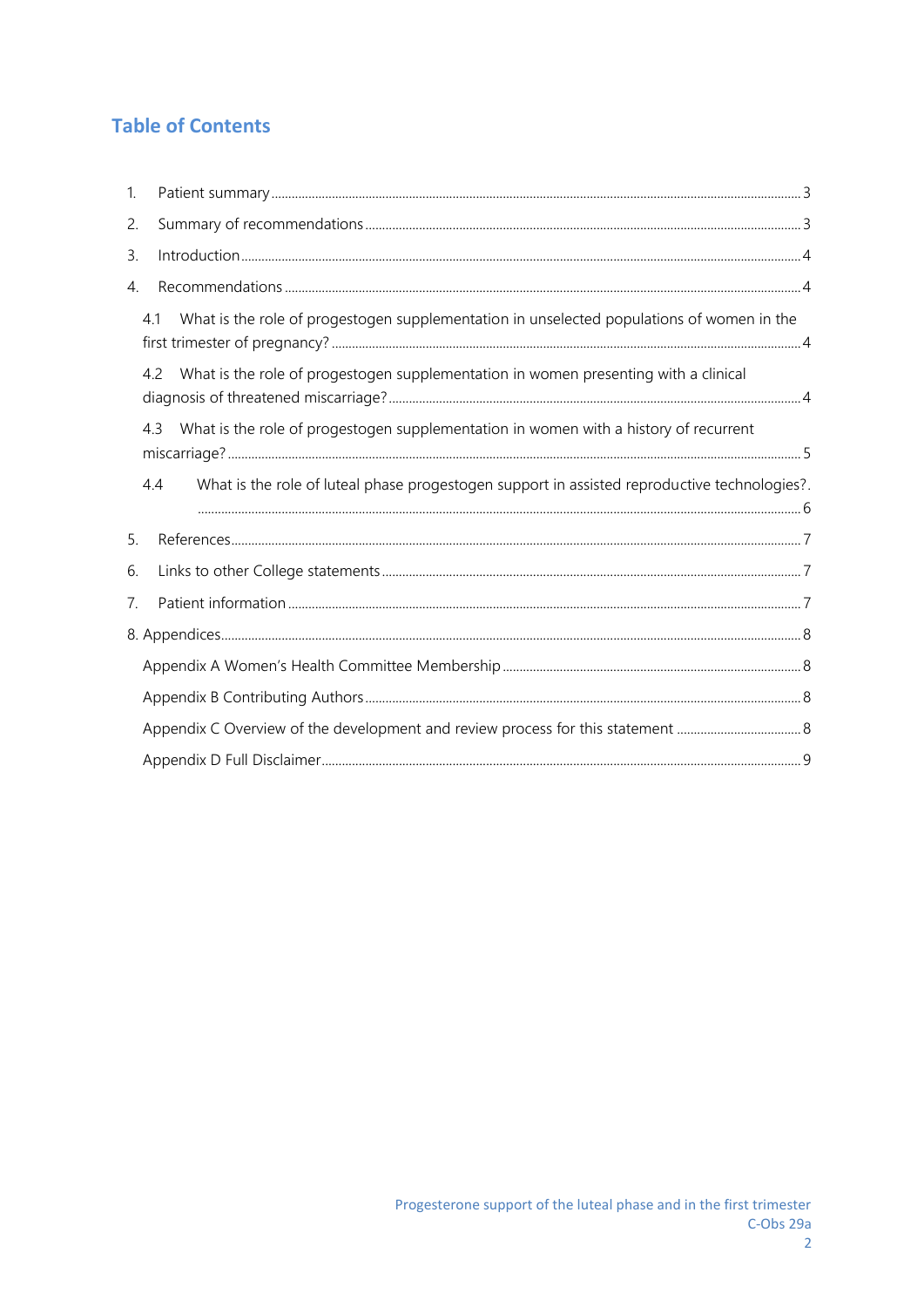#### **1. Patient summary**

Progesterone is a hormone secreted by the ovary and plays an important role in normal pregnancy. A number of studies have been undertaken to determine whether the use of progesterone supplements have a benefit in the luteal phase of the menstrual cycle and in early pregnancy. There is no evidence to suggest that giving progesterone supplements to otherwise healthy women in the first trimester of pregnancy reduces the risk of spontaneous miscarriage. However, for some women who experience bleeding in early pregnancy, the use of progesterone supplements may reduce the risk of miscarriage. For women who become pregnant with in-vitro fertilisation (IVF), the use of progesterone supplements is beneficial and improves pregnancy outcomes.

## **2. Summary of recommendations**

| <b>Recommendation 1</b>                                                                                                                                                                                    | <b>Grade and</b><br>reference                 |
|------------------------------------------------------------------------------------------------------------------------------------------------------------------------------------------------------------|-----------------------------------------------|
| First trimester progestogen supplementation in an unselected population of<br>women does not reduce the incidence of miscarriage and should not be used.                                                   | Consensus-<br>based<br>recommendation<br>1, 2 |
| <b>Recommendation 2</b>                                                                                                                                                                                    | <b>Grade and</b><br>reference                 |
| Progestogen supplementation until the second trimester in women presenting<br>with a clinical diagnosis of threatened miscarriage may reduce the rate of<br>spontaneous miscarriage and may be considered. | Consensus-<br>based<br>recommendation<br>3, 4 |
| <b>Recommendation 3</b>                                                                                                                                                                                    | <b>Grade and</b><br>reference                 |
|                                                                                                                                                                                                            |                                               |
| The routine use of progestogens for patients presenting with recurrent<br>spontaneous miscarriage does not improve pregnancy outcomes and is not<br>recommended.                                           | Consensus-<br>based<br>recommendation<br>5, 6 |
| <b>Recommendation 4</b>                                                                                                                                                                                    | <b>Grade and</b><br>reference                 |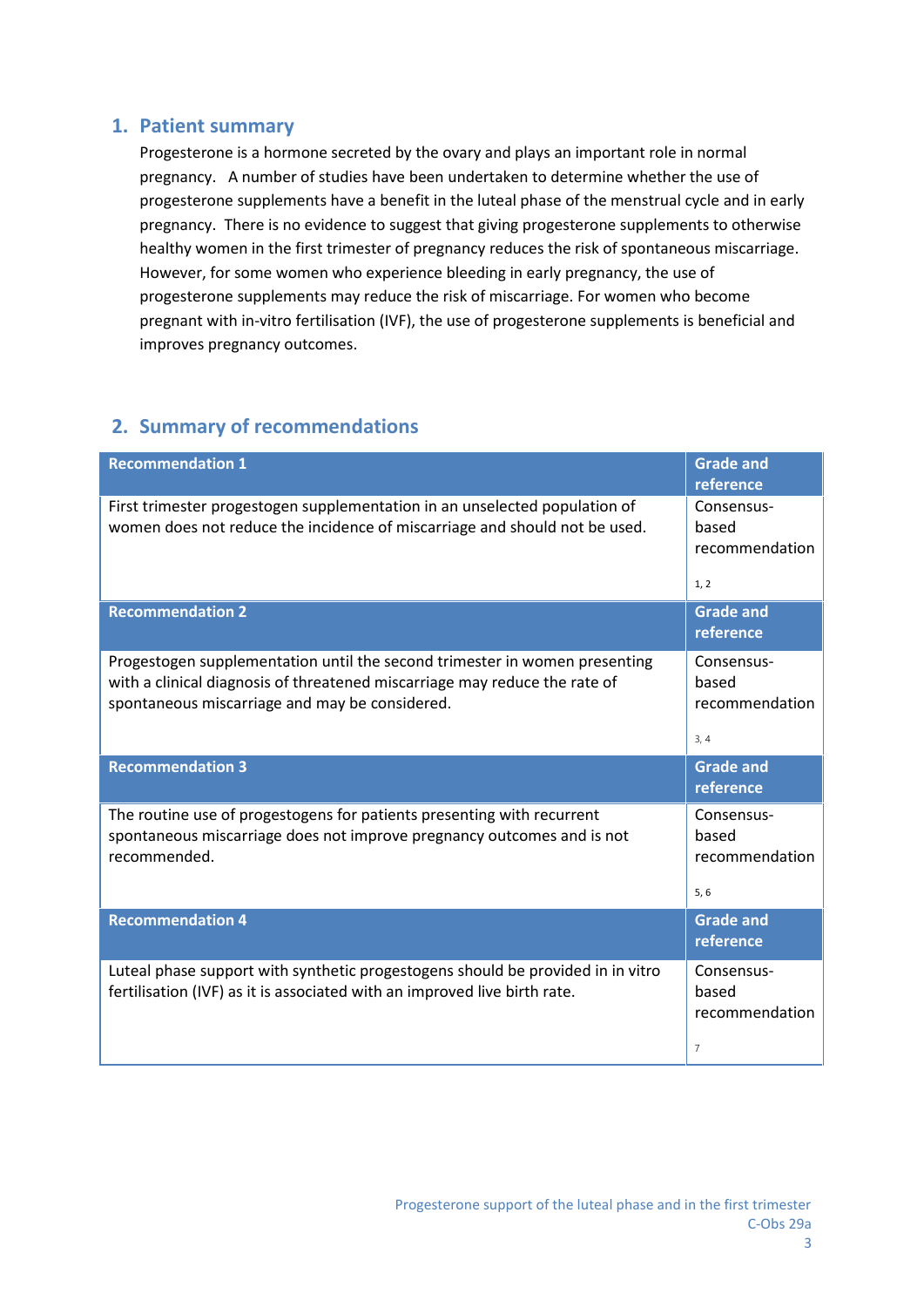#### **3. Introduction**

Supplementation of progesterone in the luteal phase and continuance of progesterone therapy during the first trimester has been found in several studies to have benefits in promoting fertility, preventing miscarriages and even preventing preterm labour.

A literature search for systematic reviews of randomised controlled trials was undertaken to answer the following clinical questions:

What is the role of progesterone or progestogen support in various contexts including:

- Unselected populations of women in the first trimester of pregnancy?
- Women presenting with a clinical diagnosis of threatened miscarriage?
- Women with a history of recurrent miscarriage?
- Luteal support in assisted reproductive technologies (ART)?

Any hormonal treatment in the luteal phase and in early pregnancy must always be used with caution owing to the theoretical possibility of teratogenesis. Outside the context of an appropriate clinical trial, unproven treatments should be avoided. The evidence supporting progestogen use in recurrent miscarriage and threatened miscarriage<sup>3,4</sup> must be viewed cautiously owing to the heterogeneity in treatment regimens that were pooled for meta analysis. Further methodologically robust research is required to provide stronger evidence to guide clinical practice.

#### **4. Recommendations**

#### **4.1 What is the role of progestogen supplementation in unselected populations of women in the first trimester of pregnancy?**

For an **unselected population of women in the first trimester of pregnancy**, there is no evidence of benefit of progestogen therapy, either natural or synthetic, to in the prevention of miscarriage.

| <b>Recommendation 1</b>                                                                                                                                  | <b>Grade and</b><br>reference         |
|----------------------------------------------------------------------------------------------------------------------------------------------------------|---------------------------------------|
| First trimester progestogen supplementation in an unselected population of<br>women does not reduce the incidence of miscarriage and should not be used. | Consensus-<br>based<br>recommendation |
|                                                                                                                                                          | 1, 2                                  |

#### **4.2 What is the role of progestogen supplementation in women presenting with a clinical diagnosis of threatened miscarriage?**

For women presenting with a clinical diagnosis of **threatened miscarriage**, there is preliminary evidence of a reduction in the rate of spontaneous miscarriage with the use of progestins. This conclusion is based on data from a meta-analysis of four RCTs including 411 women.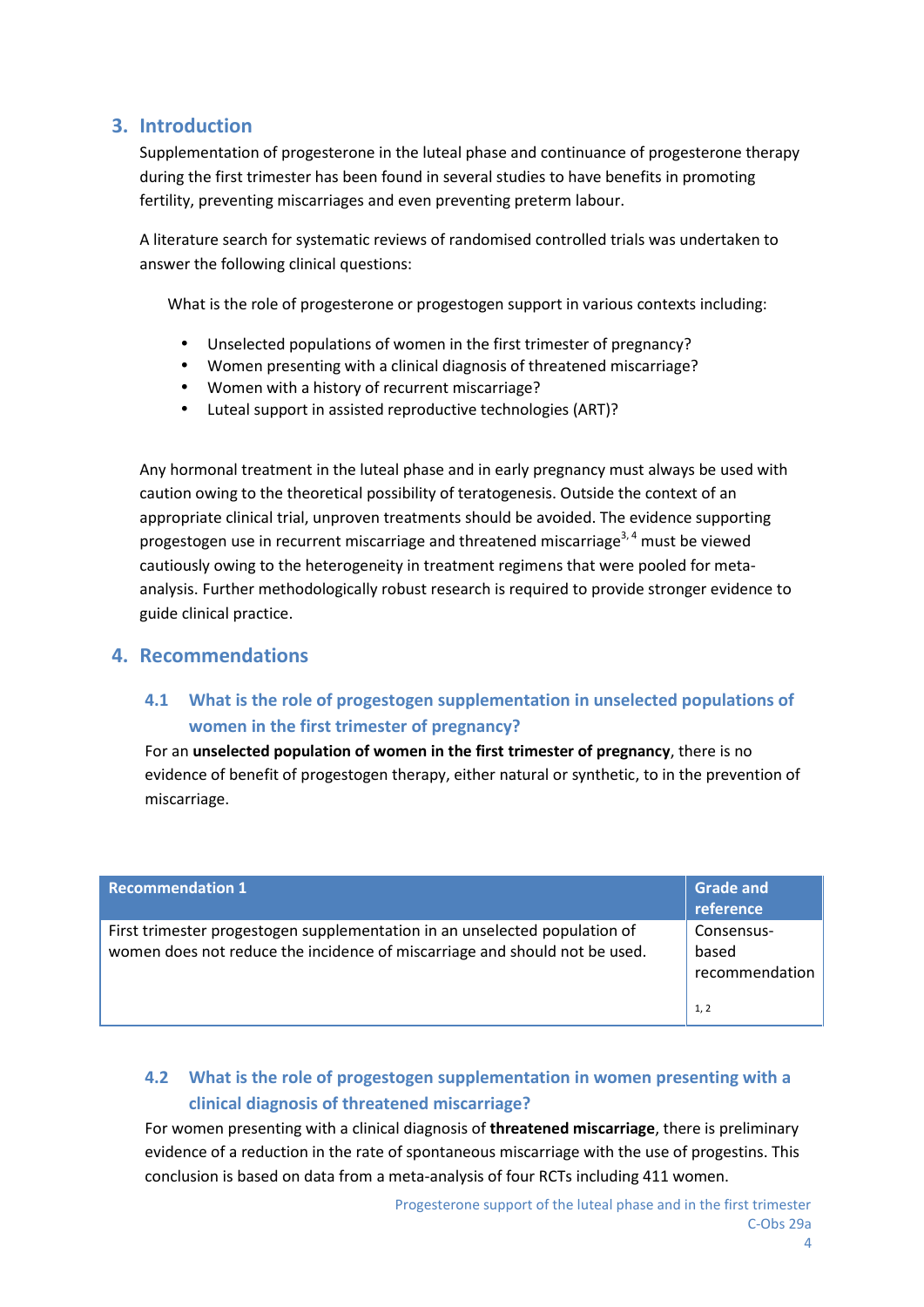Miscarriage was significantly less likely to occur in women receiving progestogens than those receiving placebo or no treatment (RR 0.53; 95% CI 0.35 to 0.79). There was no evidence of increase in the rate of antepartum haemorrhage, hypertensive disorders of pregnancy, or fetal anomalies.<sup>3</sup> There is significant methodological heterogeneity in these trials, with two assessing oral dydrogesterone and two assessing vaginal progesterone. A further systematic review of the use of oral dydrogesterone demonstrated a significant reduction in the rate of miscarriage for women presenting with a threatened miscarriage from 24% to 11% (OR 0.47; 95% CI 0.31 to 0.70) with a favourable safety profile.<sup>4</sup>

The current evidence for the use of progestogen support in threatened miscarriage is limited by methodological inconsistencies. Whilst the current evidence shows potential benefit, further well-designed clinical trials would add strength to the current evidence base.

| <b>Recommendation 2</b>                                                                                                                                                                                    | <b>Grade and</b><br>reference         |
|------------------------------------------------------------------------------------------------------------------------------------------------------------------------------------------------------------|---------------------------------------|
| Progestogen supplementation until the second trimester in women presenting<br>with a clinical diagnosis of threatened miscarriage may reduce the rate of<br>spontaneous miscarriage and may be considered. | Consensus-<br>based<br>recommendation |
|                                                                                                                                                                                                            | 3, 4                                  |

## **4.3 What is the role of progestogen supplementation in women with a history of recurrent miscarriage?**

In women with a history of unexplained recurrent miscarriage the PROMISE trial<sup>5</sup> showed no difference in the rate of miscarriage in women using vaginal micronized progesterone compared to placebo. This trial included 836 women who conceived spontaneously who were randomly assigned to receive either twice-daily progesterone from 6-12 weeks' gestation (404 women) or placebo (432 women). The live birth rate by intention to treat analysis was 66% in the trial group and 63% controls (RR 1.04; 95% CI 0.94 to 1.15. There were no significant differences in adverse events.

By contrast, a recent meta-analysis $<sup>6</sup>$  of ten trials including 1,586 women with recurrent</sup> miscarriage showed that women with a history of unexplained recurrent miscarriage who were randomised to receive progestogens in the first trimester had a lower risk of miscarriage (RR 0.72; 95% CI 0.53 to 0.97). However, the addition of the negative result of the PROMISE trial to this meta-analysis would likely eliminate any significant benefit of progestogens in this context.

It should be noted that there is significant heterogeneity in the clinical trials of progestogens and the possibility of a benefit from some forms of progestogen supplementation in women with recurrent miscarriage cannot be excluded. Further well-designed studies are required to address this question, but at this stage there is insufficient evidence to support this practice and it is not recommended outside of the setting of appropriately designed clinical trials.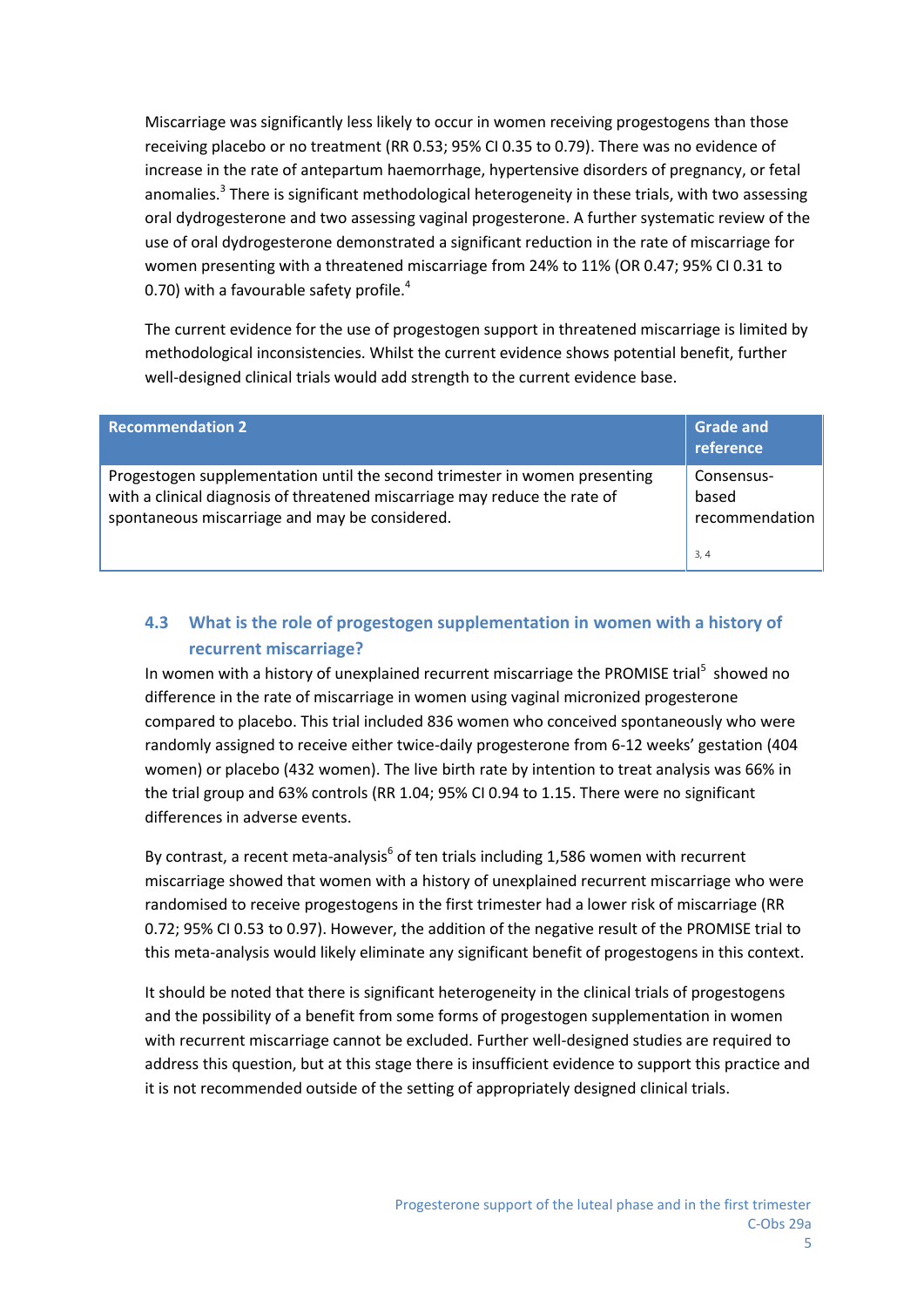| <b>Recommendation 3</b>                                                                                                                                          | <b>Grade and</b><br>reference         |
|------------------------------------------------------------------------------------------------------------------------------------------------------------------|---------------------------------------|
| The routine use of progestogens for patients presenting with recurrent<br>spontaneous miscarriage does not improve pregnancy outcomes and is not<br>recommended. | Consensus-<br>based<br>recommendation |
|                                                                                                                                                                  | 5, 6                                  |

## **4.4 What is the role of luteal phase progestogen support in assisted reproductive technologies?**

For luteal **support in in vitro fertilisation (IVF)**, exogenous progesterone is associated with a significantly higher pregnancy rate than placebo or no treatment, with better results obtained with synthetic progestogens than micronized progesterone.<sup>9,7</sup> Furthermore, there is no evidence to favour a specific route or duration of administration of progestogens. Currently, synthetic progesterone is the best option for luteal phase support in women undergoing ART treatment.

A recent non-inferiority randomised controlled trial demonstrated equal efficacy and tolerability of oral dydrogesterone and vaginal micronized progesterone. It is important to note that in this study luteal support was continued to 12 weeks' gestation which is not routine practice.

| <b>Recommendation 4</b>                                                                                                                                      | <b>Grade and</b><br>reference         |
|--------------------------------------------------------------------------------------------------------------------------------------------------------------|---------------------------------------|
| Luteal phase support with synthetic progestogens should be provided in in vitro<br>fertilisation (IVF) as it is associated with an improved live birth rate. | Consensus-<br>based<br>recommendation |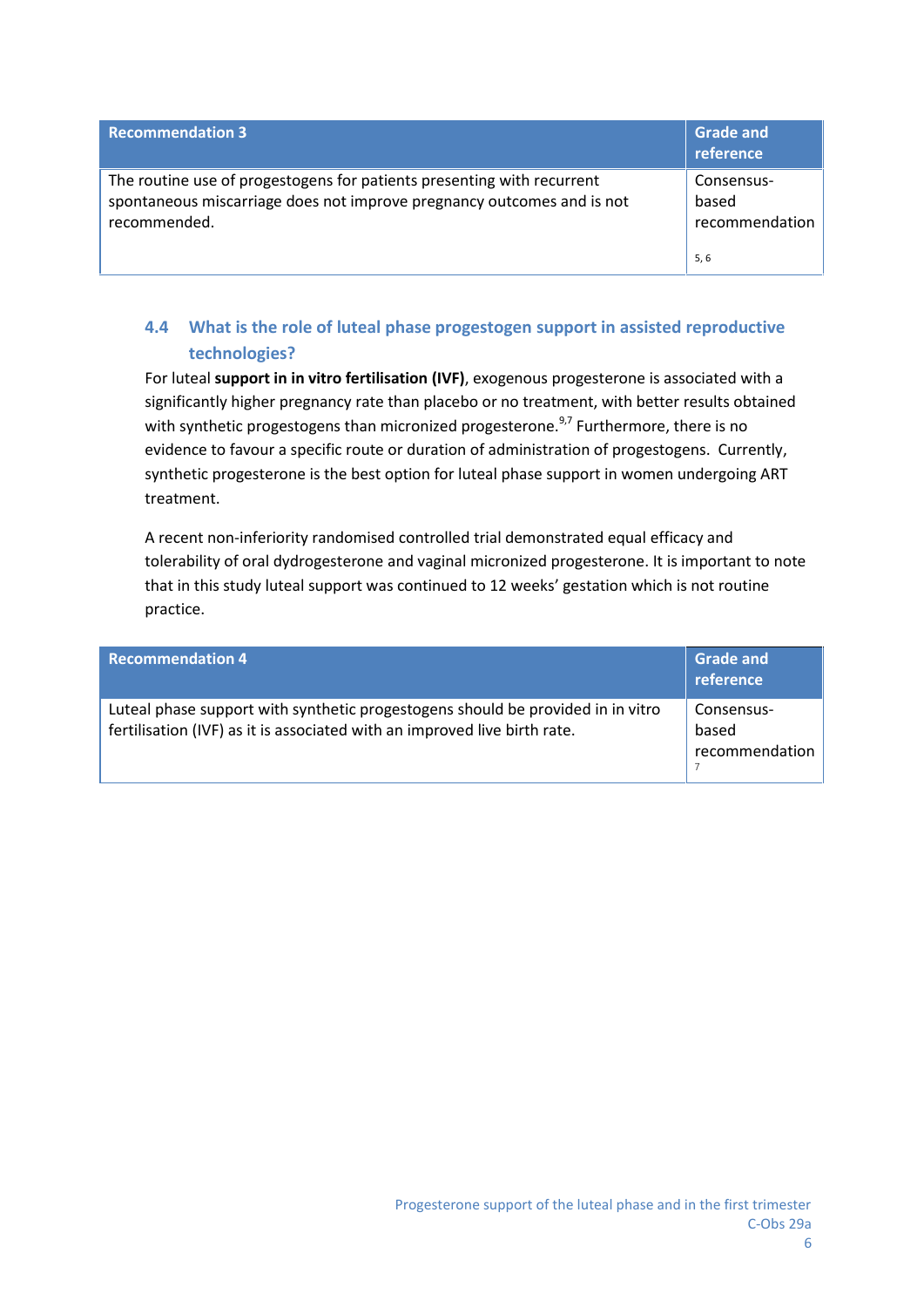## **5. References**

- 1. Haas DM, Ramsey PS. Progestogen for preventing miscarriage. Cochrane Database Syst Rev. 2013(10):CD003511.
- 2. Practice Committee of the American Society for Reproductive M. The clinical relevance of luteal phase deficiency: a committee opinion. Fertil Steril. 2012;98(5):1112-7.
- 3. Wahabi HA, Fayed AA, Esmaeil SA, Al Zeidan RA. Progestogen for treating threatened miscarriage. The Cochrane database of systematic reviews. 2011(12):CD005943.
- 4. Carp H. A systematic review of dydrogesterone for the treatment of threatened miscarriage. Gynecol Endocrinol. 2012;28(12):983-90.
- 5. Coomarasamy A, Williams H, Truchanowicz E, Seed PT, Small R, Quenby S, et al. A Randomized Trial of Progesterone in Women with Recurrent Miscarriages. The New England journal of medicine. 2015;373(22):2141-8.
- 6. Saccone G, Schoen C, Franasiak JM, Scott RT, Jr., Berghella V. Supplementation with progestogens in the first trimester of pregnancy to prevent miscarriage in women with unexplained recurrent miscarriage: a systematic review and meta-analysis of randomized, controlled trials. Fertil Steril. 2017;107(2):430-8 e3.
- 7. van der Linden M, Buckingham K, Farquhar C, Kremer JA, Metwally M. Luteal phase support for assisted reproduction cycles. Cochrane Database Syst Rev. 2015(7):CD009154.
- 8. Haas DM, Ramsey PS. Progestogen for preventing miscarriage. The Cochrane database of systematic reviews. 2008(2):CD003511.
- 9. van der Linden M, Buckingham K, Farquhar C, Kremer JA, Metwally M. Luteal phase support for assisted reproduction cycles. The Cochrane database of systematic reviews. 2011(10):CD009154.
- 10. Tournaye H, Sukhikh GT, Kahler E, Griesinger G. A Phase III randomized controlled trial comparing the efficacy, safety and tolerability of oral dydrogesterone versus micronized vaginal progesterone for luteal support in in vitro fertilization. Hum Reprod. 2017;32(5):1019-27.

## **6. Links to other College statements**

1. Evidence-based Medicine, Obstetrics and Gynaecology (C-Gen 15) http://www.ranzcog.edu.au/component/docman/doc\_download/894-c-gen-15-evidence-based medicine-obstetrics-and-gynaecology.html?Itemid=341

## **7. Patient information**

A range of RANZCOG patient information pamphlets can be ordered via: https://www.ranzcog.edu.au/Womens-Health/Patient-Information-Guides/Patient-Information- Pamphlets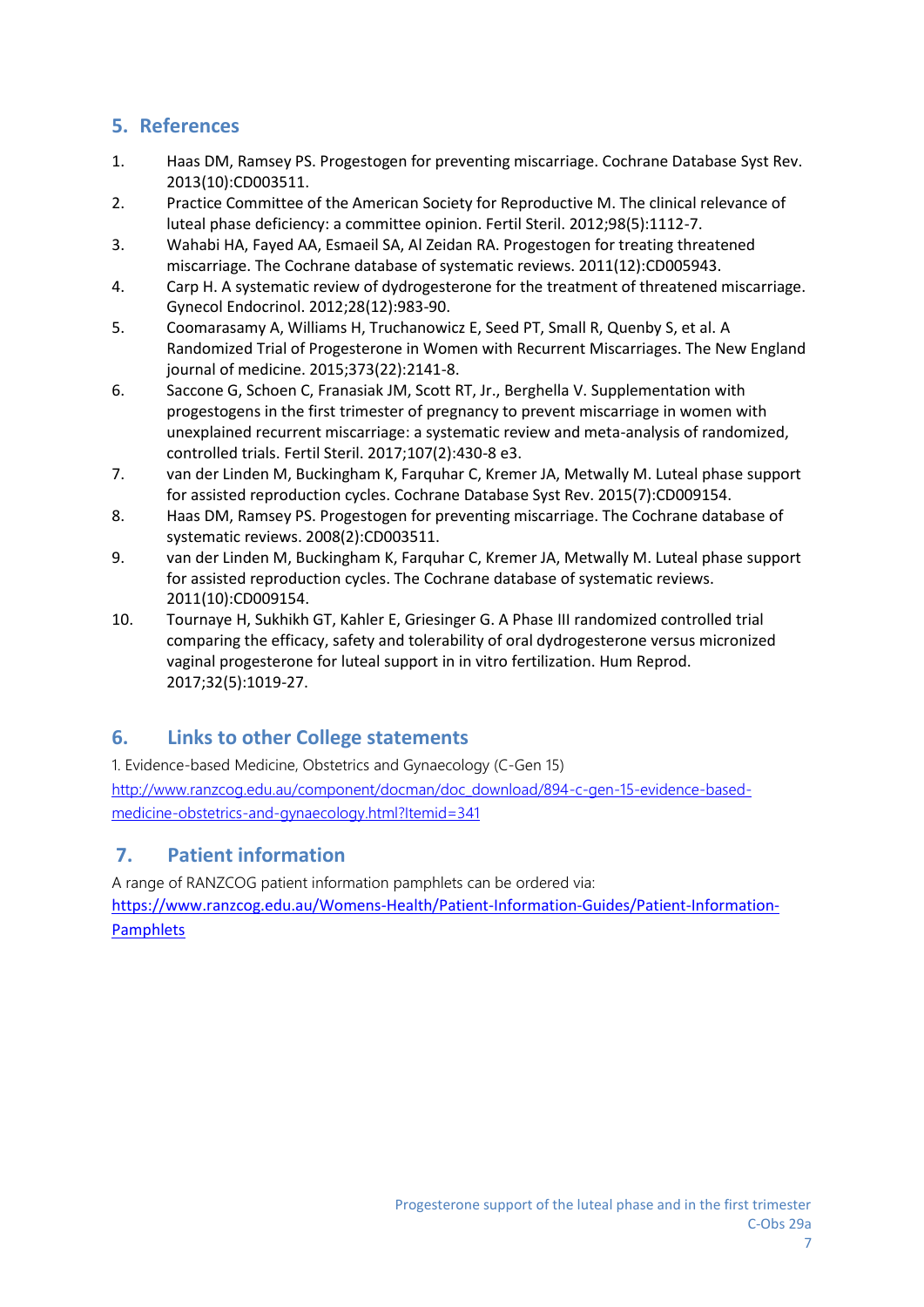## **8. Appendices**

#### **Appendix A Women's Health Committee Membership**

| <b>Name</b>                       | <b>Position on Committee</b>    |
|-----------------------------------|---------------------------------|
| Professor Yee Leung               | Chair                           |
| Dr Joseph Sgroi                   | Deputy Chair, Gynaecology       |
| Associate Professor Janet Vaughan | Deputy Chair, Obstetric         |
| Associate Professor Lisa Hui      | Member                          |
| Associate Professor Ian Pettigrew | <b>EAC Representative</b>       |
| Dr Tal Jacobson                   | Member                          |
| Dr Ian Page                       | Member                          |
| Dr John Regan                     | Member                          |
| Dr Craig Skidmore                 | Member                          |
| Professor Susan Walker            | Member                          |
| Dr Bernadette White               | Member                          |
| Dr Scott White                    | Member                          |
| Associate Professor Kirsten Black | Member                          |
| Dr Greg Fox                       | <b>College Medical Officer</b>  |
| Dr Marilyn Clarke                 | Chair of the ATSI WHC           |
| Dr Martin Byrne                   | <b>GPOAC Representative</b>     |
| Ms Catherine Whitby               | <b>Community Representative</b> |
| Ms Sherryn Elworthy               | Midwifery Representative        |
| Dr Amelia Ryan                    | <b>Trainee Representative</b>   |

#### **Appendix B Contributing Authors**

The Women's Health Committee acknowledges the contribution from Prof Roger Hart.

#### **Appendix C Overview of the development and review process for this statement**

*i. Steps in developing and updating this statement*

This statement was originally developed in November 2009 and was most recently reviewed in March 2018. The Women's Health Committee carried out the following steps in reviewing this statement:

- Structured clinical questions were developed and agreed upon.
- An updated literature search to answer the clinical questions was undertaken.
- At the March 2018 face-to-face committee meeting, the existing consensus-based recommendations were reviewed and updated (where appropriate) based on the available body of evidence and clinical expertise. Recommendations were graded as set out below in Appendix B part ii).

#### *ii. Grading of recommendations*

Each recommendation in this College statement is given an overall grade as per the table below, based on the National Health and Medical Research Council (NHMRC) Levels of Evidence and Grades of Recommendations for Developers of Guidelines. Where no robust evidence was